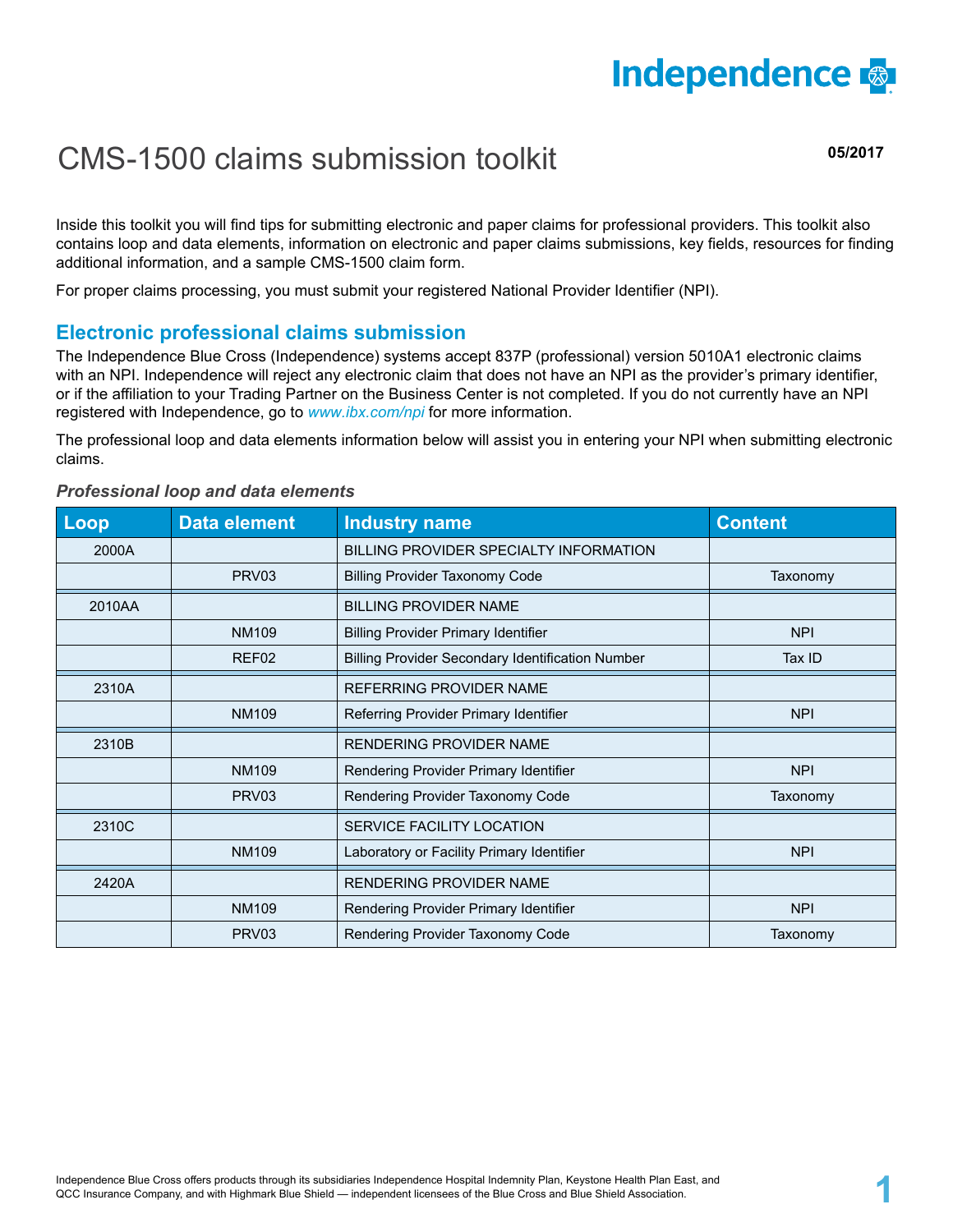#### **Paper professional claims submission**

Since April 1, 2014, Independence only receives and processes paper claims submitted on the CMS-1500 (02/12) claim form. Any paper claims submitted using the old version of the form (08/05) will be rejected. A sample of the CMS-1500 (02/12) claim form is provided on page 4 for your reference.

You may continue to report current provider identification numbers in the appropriate shaded areas of the form (17a, 24J, 32b, and 33b) until otherwise notified.

#### *Tips for proper paper claims submission*

- Tax ID number is required.
- The following identifiers are not valid in the NPI fields: tax ID number, Social Security number, corporate ID number.
- The NPI is a unique 10-digit identification number. There are no dashes in the NPI. There is no prefix with the NPI.
- The NPI for a physician may not be used as a billing NPI unless the physician is an individual/sole proprietor.
- PIN and GROUP numbers have been eliminated from the CMS-1500 claim form.
- Box 19 requires a ZZ prefix with the Taxonomy Code.
- Box 24G requires a unit of at least "1."

#### *Key fields for proper paper claims submission*

The following key fields must be entered correctly on the CMS-1500 (02/12) claim form to ensure timely and accurate claims processing.

| <b>Box</b>      | <b>Requirement</b> | <b>Instructions</b>                                                                                                                                                                         |
|-----------------|--------------------|---------------------------------------------------------------------------------------------------------------------------------------------------------------------------------------------|
| 17a             | Optional           | Referring provider is required on Specialty Pharmacy and Independent Clinical Laboratory<br>claims.                                                                                         |
| 17 <sub>b</sub> | Optional           | Enter referring provider's NPI.                                                                                                                                                             |
|                 |                    | Referring provider is required on Specialty Pharmacy and Independent Clinical Laboratory<br>claims.                                                                                         |
| 19              | Required           | Enter ZZ qualifier ID and billing provider's primary Taxonomy Code.                                                                                                                         |
| 21              | Required           | Enter up to 12 diagnosis codes, starting in field A and continuing across through field L.<br>Use the appropriate ICD Diagnosis Code Indicator: $9 = ICD-9$ ; $0 = ICD-10$ .                |
| 24E             | Required           | Diagnosis Code Pointer is alpha (not numeric).                                                                                                                                              |
| 24G             | Required           | Must report a unit of at least "1" in this field. Fractional Mileage is also acceptable.                                                                                                    |
| 24J (unshaded)  | Required           | Enter rendering provider's NPI.                                                                                                                                                             |
| 32a             | Optional           | Enter service facility NPI. This box applies to lab or radiology providers in Pennsylvania<br>who perform outpatient services in a facility with a place of service code 22, 23, and/or 24. |
| 33a             | Required           | Enter billing provider's NPI.                                                                                                                                                               |

*Note:* CMS-1500 (02/12) claim form submissions with incorrect or incomplete information entered in key fields may be rejected or returned to the provider. Refer to the illustration on page 4 for additional information.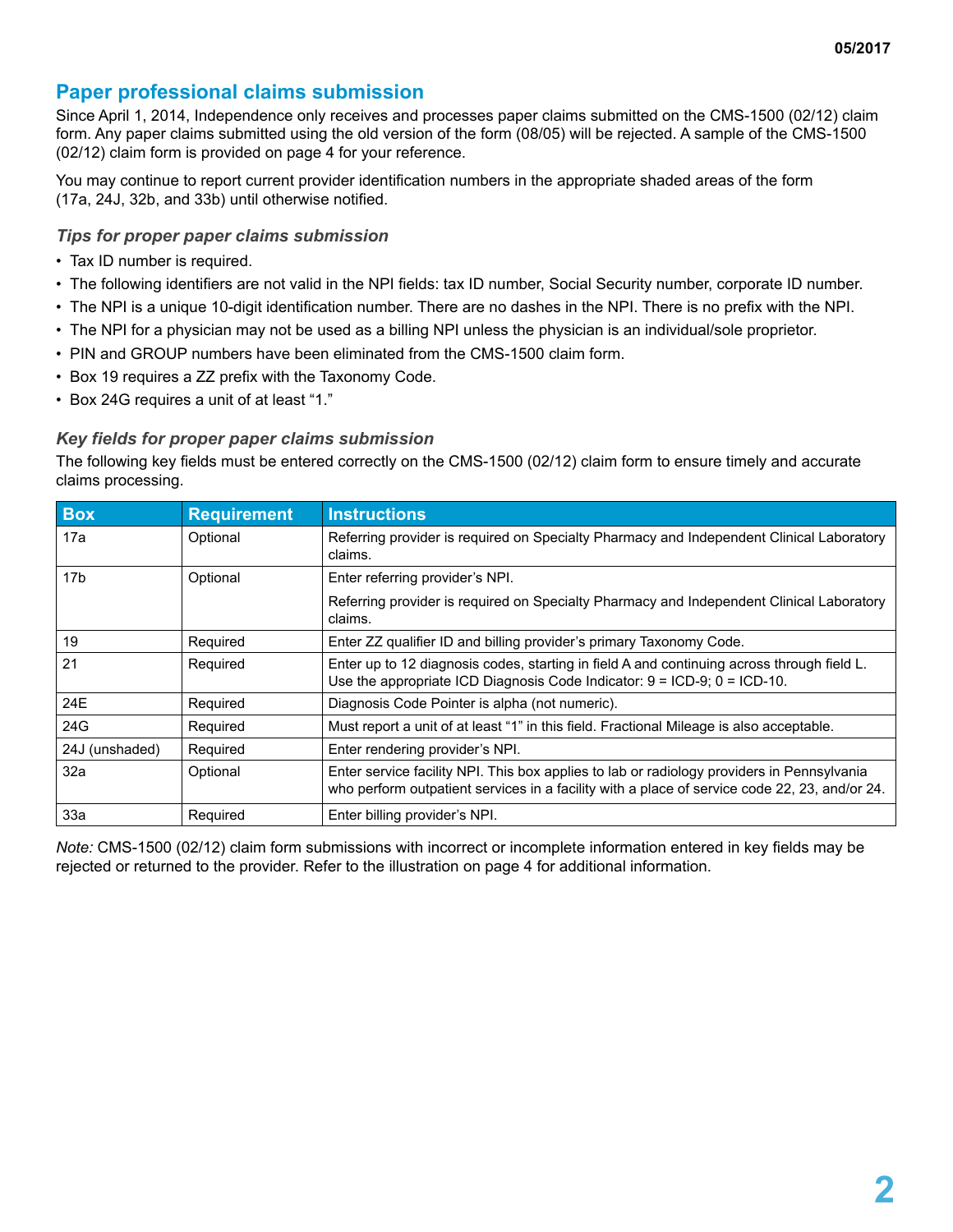#### *Readability requirements*

To ensure that all claims are processed against the same requirements, paper claims are converted to an electronic format. However, system limitations can cause data elements to be misinterpreted during the conversion process.

Follow these guidelines to ensure your claims are successfully converted:

| <b>Do</b>                                                                                                      | Don't                                                                                           |
|----------------------------------------------------------------------------------------------------------------|-------------------------------------------------------------------------------------------------|
| • Use red drop on HCFA paper forms only.                                                                       | • Do not include handwriting anywhere on the claim form.                                        |
| • Replacement/corrected claims require an indicator "7"<br>and claim number in the Original Ref. No. (box 22). | • Do not use stamped data in any field (NPI, provider<br>names, signatures, corrections, etc.). |
| • Enter all required data.                                                                                     | • Do not print claim data out of the designated field; it may                                   |
| • All patient details are required (ID number with prefix, last                                                | not be captured.                                                                                |

- Separate the subscriber/patient last name and first name • Do not print from an older DOT matrix printer; it may not be captured.
- with a comma. • Enter all provider details for Group (box 33 – name,
- address, ZIP, phone number, and taxonomy).
- Enter NPI for Practitioner (box 24J).

name, first name, and date of birth).

- Ensure the use of proper coding (ICD-10 HIPAA codes, dates of service, and correcting a prior claim).
- Use standard fonts and sizes.

#### **Important resources**

If you have any questions about completing the CMS-1500 (02/12) claim form or reporting your NPI to us, please call your Network Coordinator or Customer Service at 1-800-ASK-BLUE (1-800-275-2583).

The National Uniform Claim Committee (NUCC) offers an instruction manual for the CMS-1500 (02/12) claim form, *1500 Claim Form Reference Instruction Manual*, which is available at *www.nucc.org* under the 1500 Claim Form tab.

For claims submission addresses by product, refer to the payer ID grids available at *www.ibx.com/edi*.